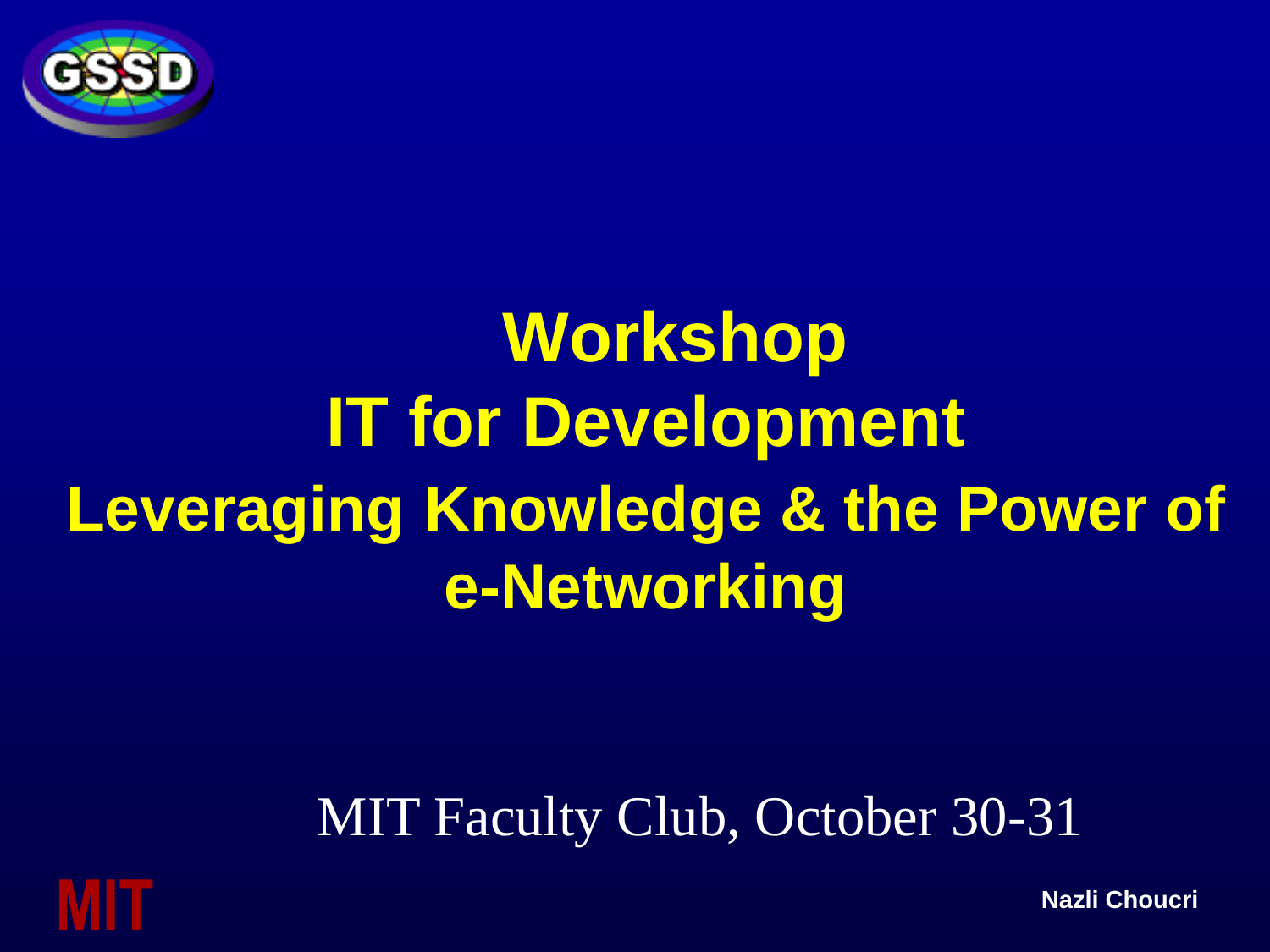

#### **Introduction**

- **Global Context & Challenges**
- **Four Questions**
- **Introductions of Participants**

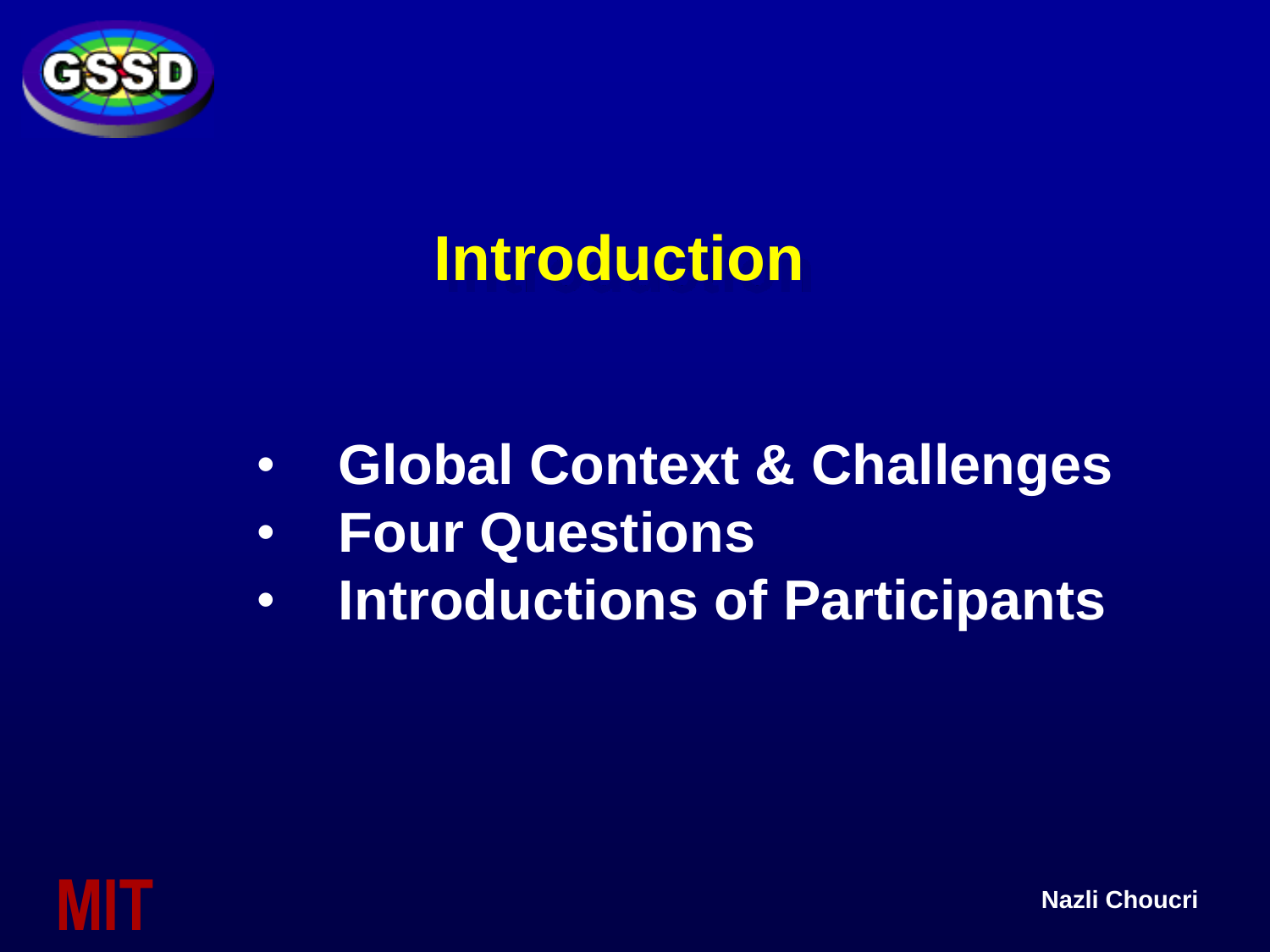

#### **Global Context**

- Globalization & World-wide e-Connectivity
- Increased Knowledge Intensity
- **New Technologies for Knowledge Networking**
- **Sustainability Measures for Decision**
- **Indices of Corporate Sustainability**
- **Persistent Local-Global Gaps**
- **Missed Opportunities for Development**

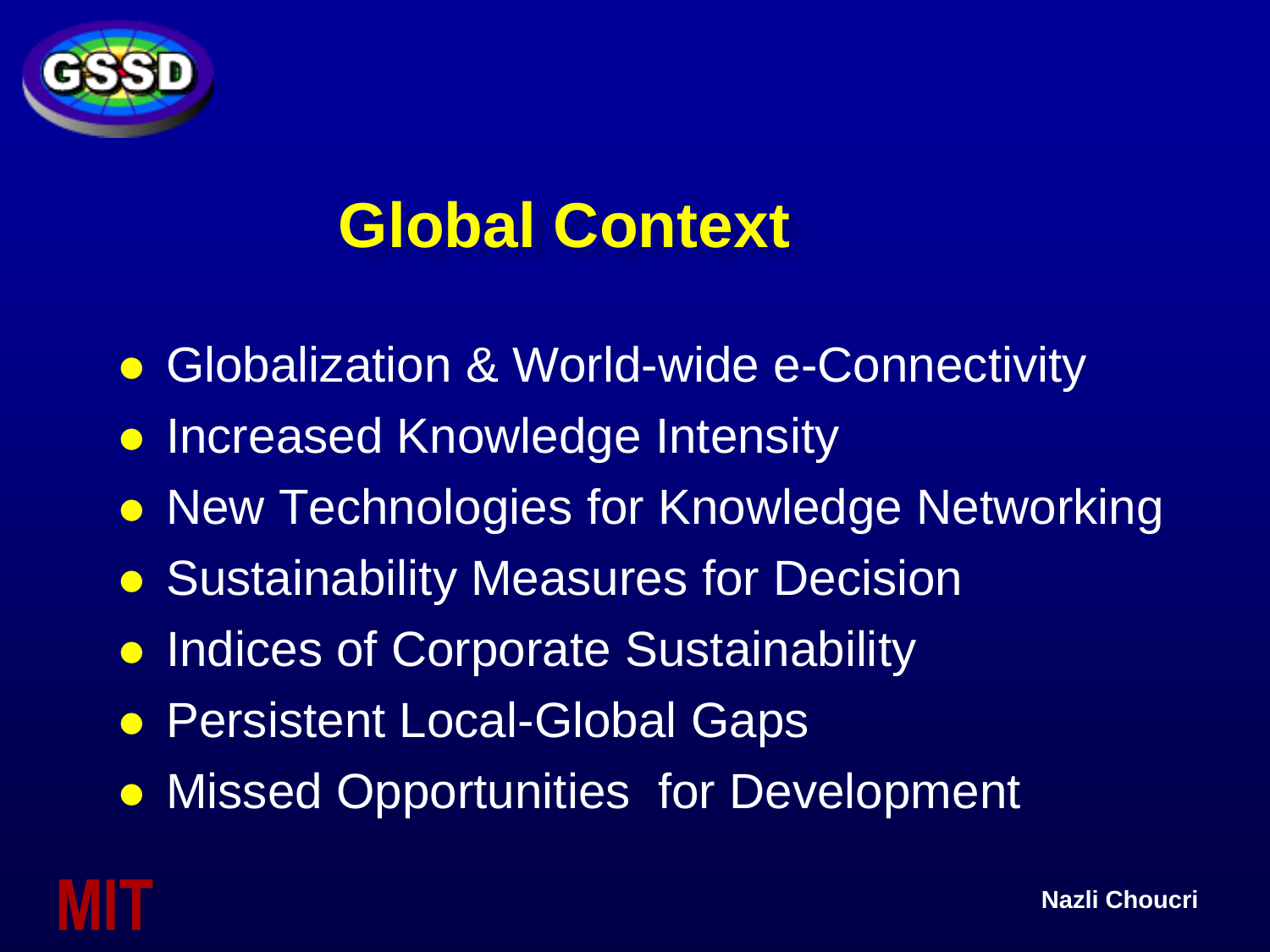

#### **Challenges**

**Improve access to IT & e-knowledge for development & sustainability**

- **Harness & harvest knowledge-based Internet-resources**
- **Deploy strategies for collaboration in knowledge provision & sharing**
- **MIT** Nazli Choucri Nazli Choucri Nazli Choucri Nazli Choucri Nazli Choucri Nazli Choucri Nazli Choucri Nazli Choucri Nazli Choucri Nazli Choucri Nazli Choucri Nazli Choucri Nazli Choucri Nazli Choucri Nazli Choucri Nazli • **Exploit enabling functions of technologies for knowledge e-networking**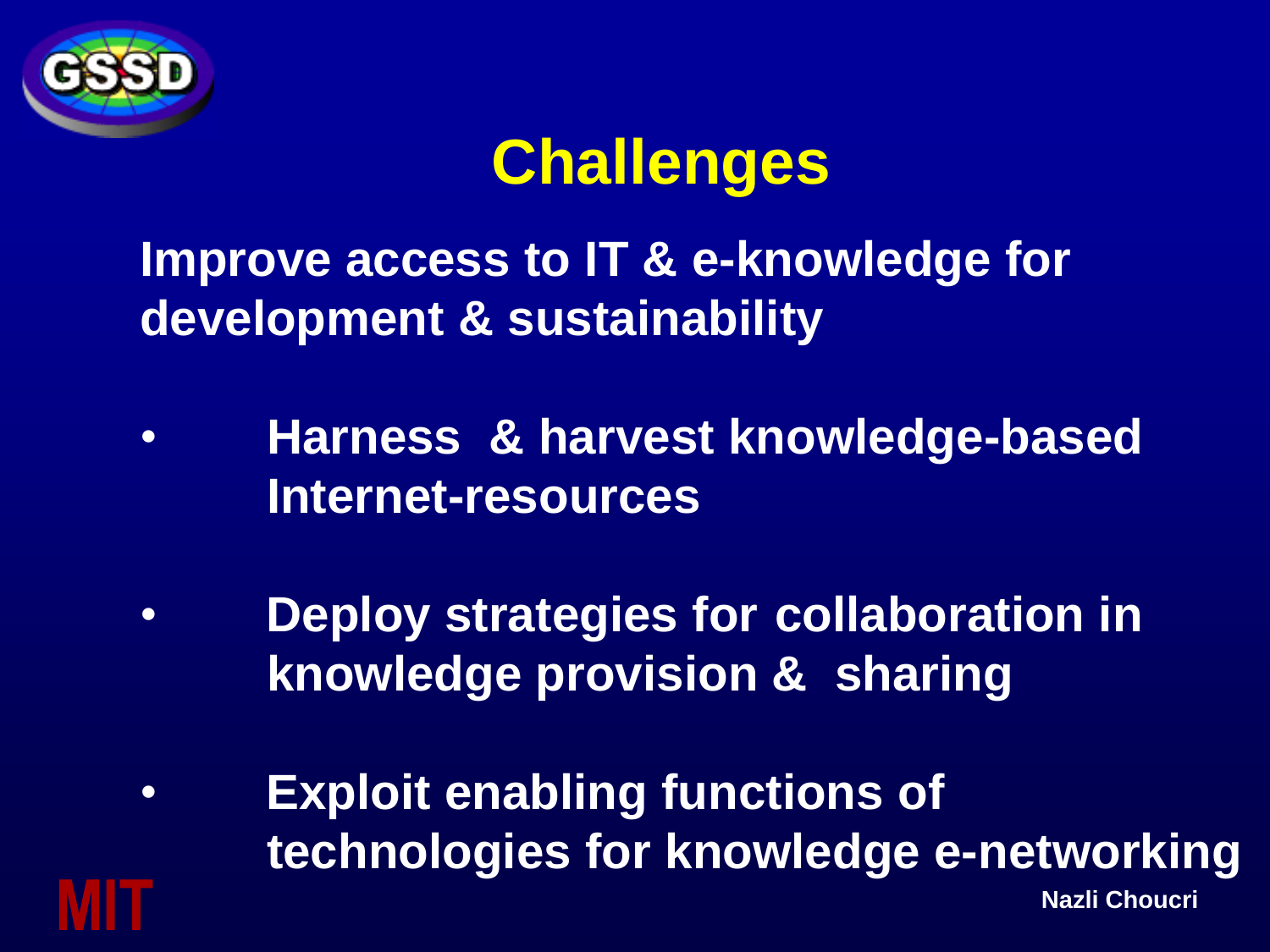

## **Four Questions**

#### **1. Why Focus on Information Technology?**

- **2. What is the Knowledge Connection?**
- **3. What Barriers to e-Knowledge**
- **4. Why this Agenda for the Workshop?**

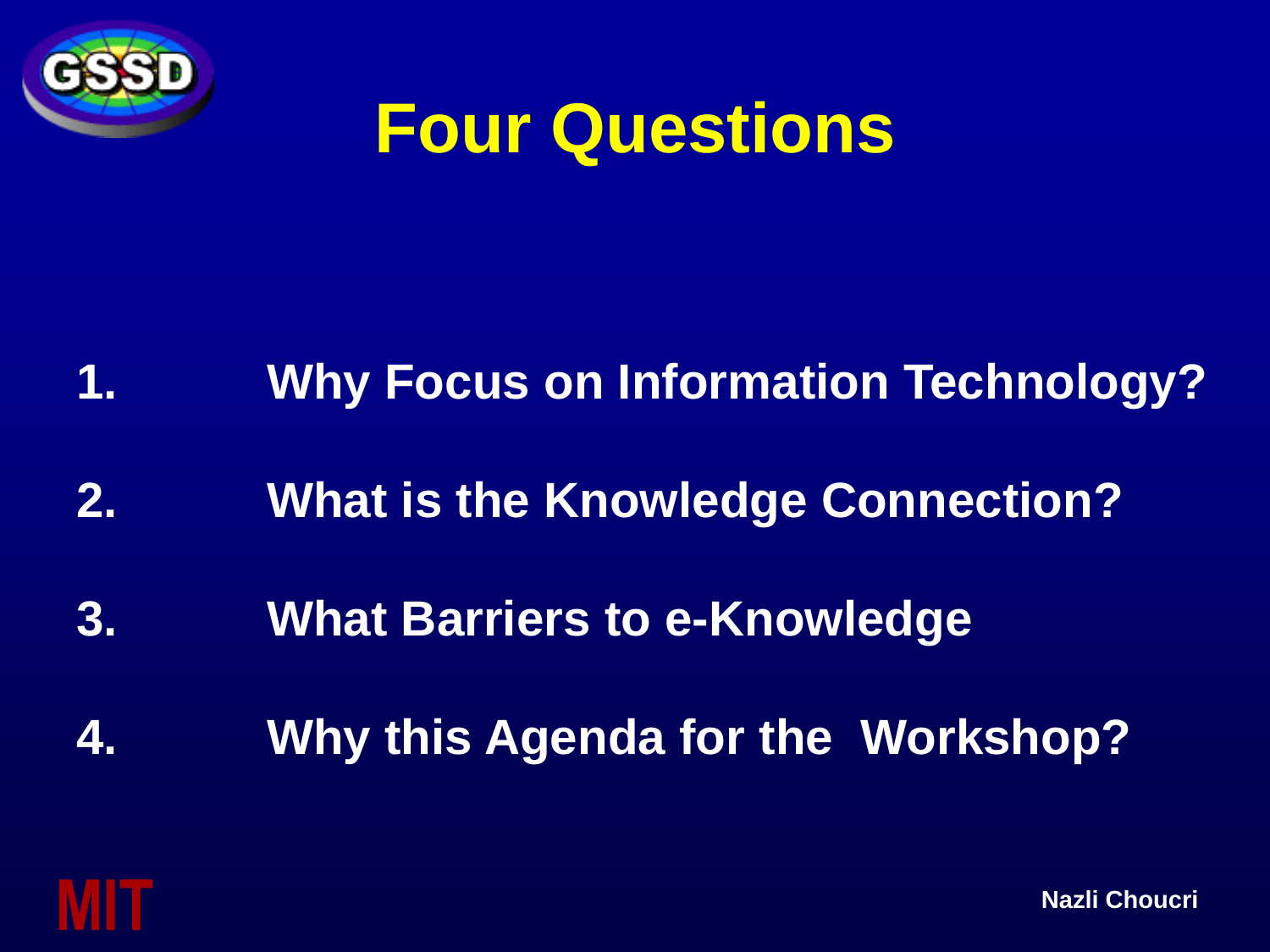

# **Why focus on IT?**

**I.** 

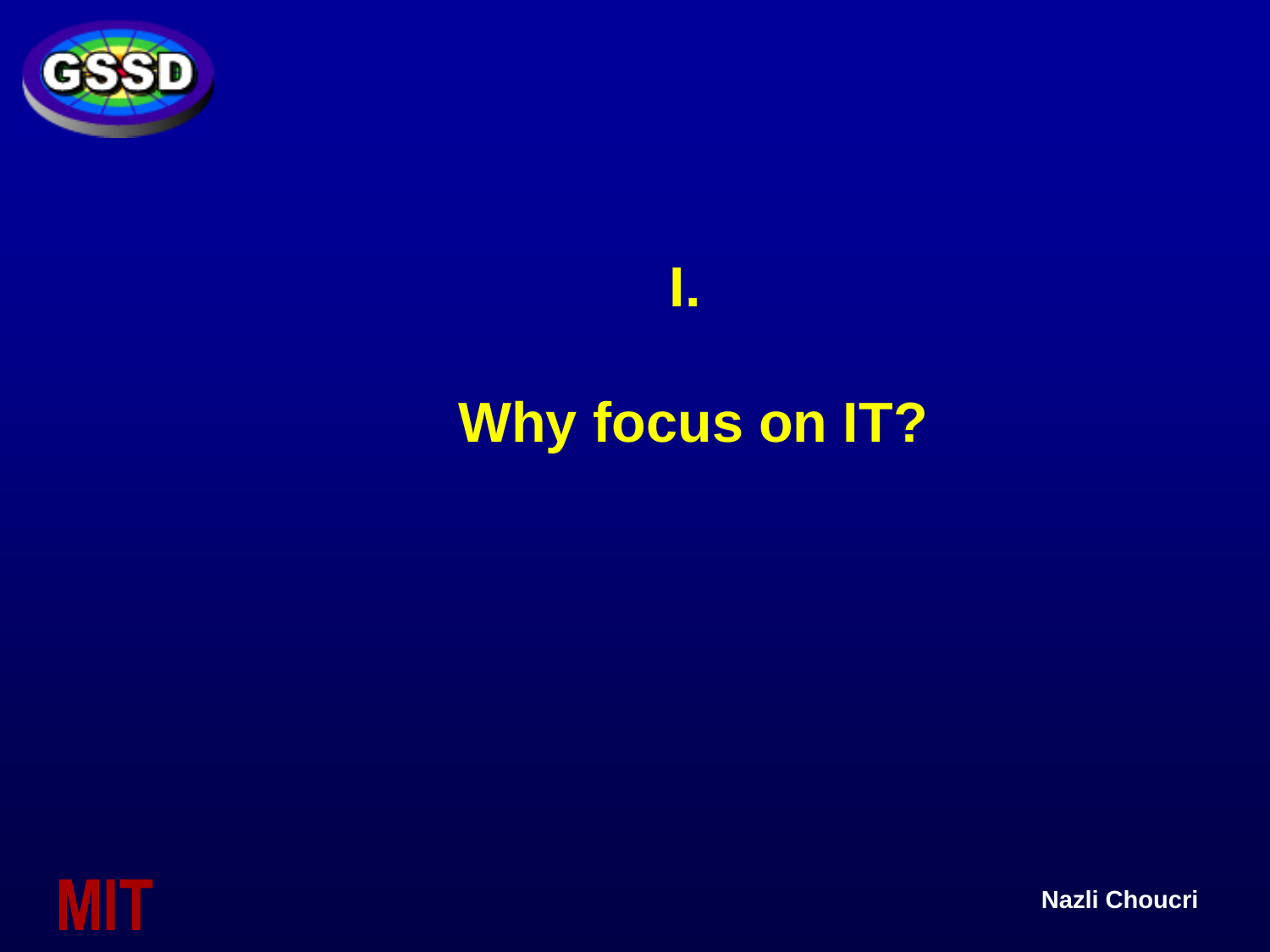#### Internet Global InfrastructureDiffusion

# **IN THE COLLEGE OF STATE OF STATE OF STATE OF STATE OF STATE OF STATE OF STATE OF STATE OF STATE OF STATE OF ST**<br> **Internet Host Computers - Jan 1995**



**G NP -W orld B ank, Host C ount - M . Lottor**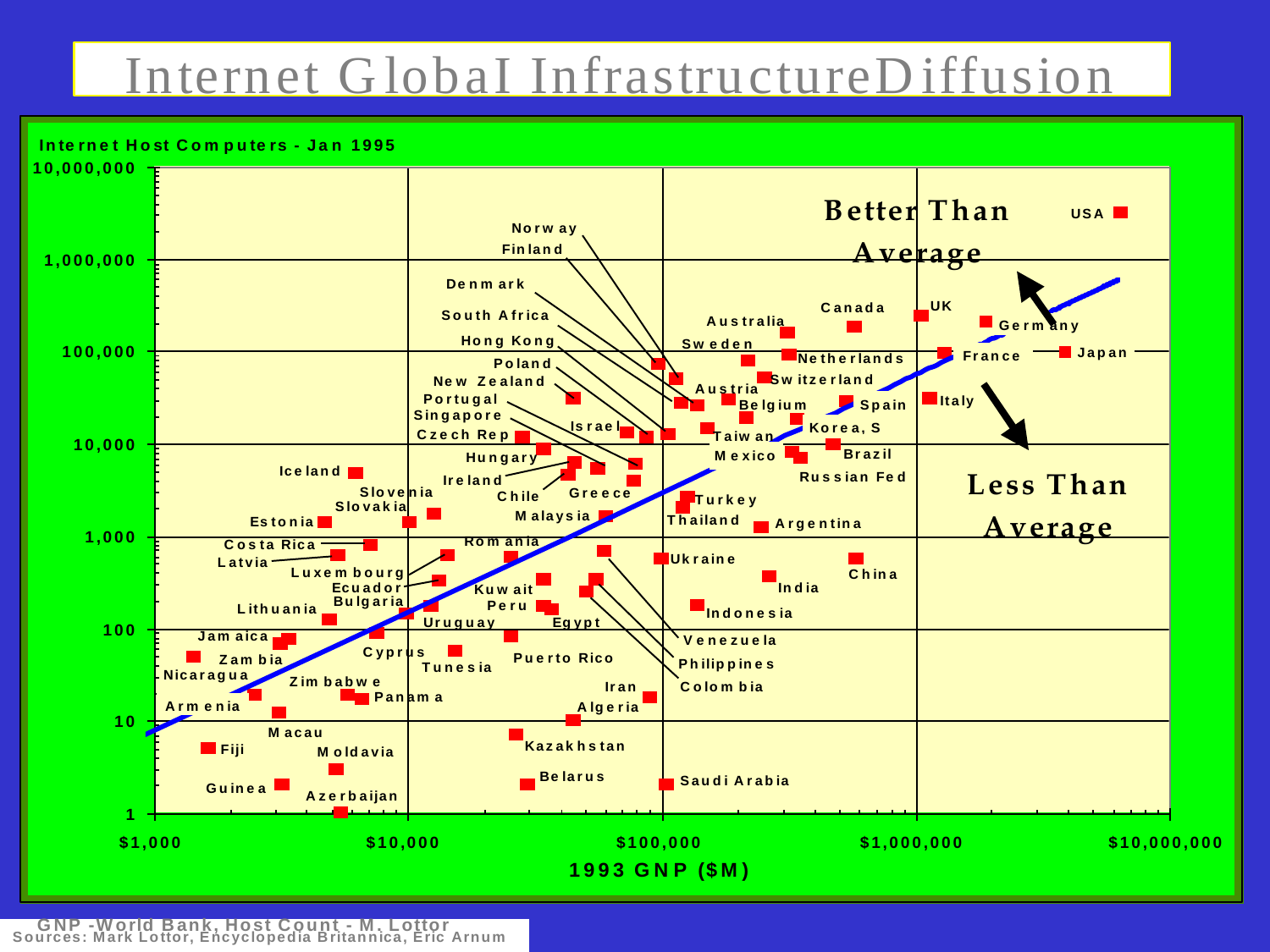

#### **A. IT Supports Sustainability**

- **de-materialization;**
- **de-spacialization;**
- **de-centralization &**
- **de-massification**



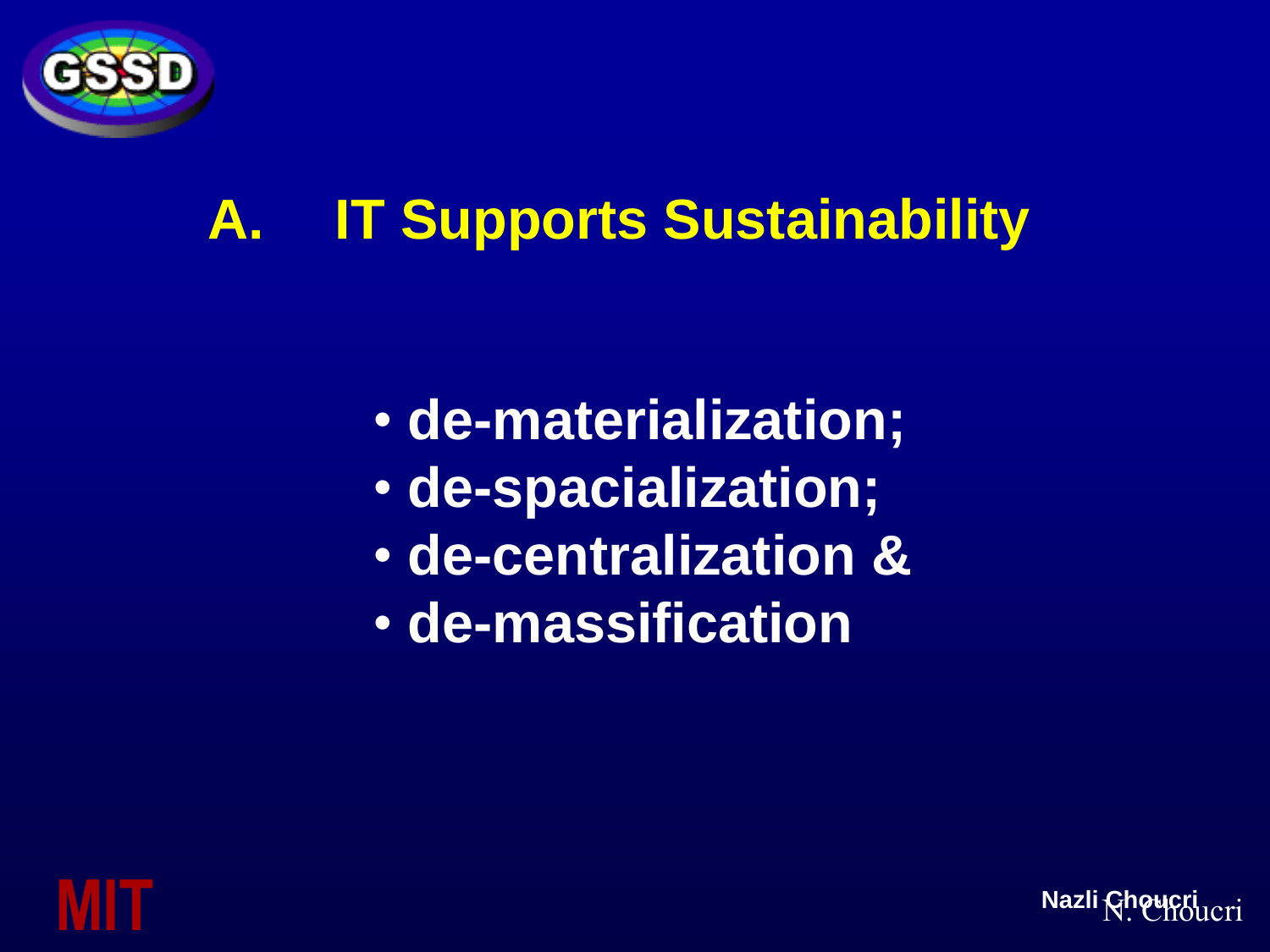

#### **B. IT Reduces Disconnects**

- **Information Use & Re-Use**
- **Stakeholders & Government**
- **Planning & Implementation**



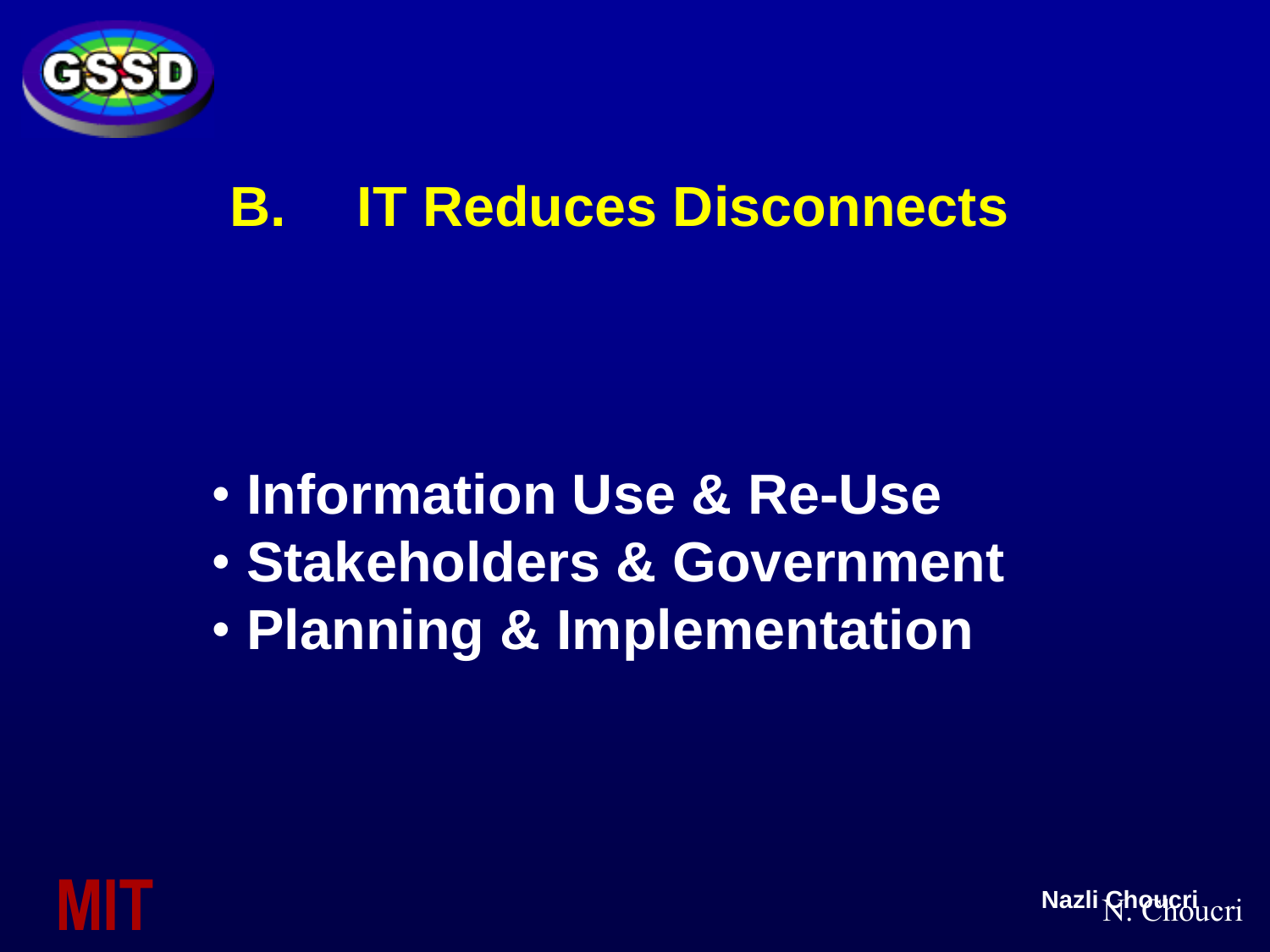

#### **C. IT Enables Knowledge Access**

**Context** Interpretation **Constituencies** Stakeholders **Customization** Selectivity **Connectivity Communication** 

**Content Data & knowledge Capability Use & Applications** 



**MIT** Nazli Choucri Nazli Choucri Nazli Choucri Nazli Choucri Nazli Choucri Nazli Choucri Nazli Choucri Nazli Choucri Nazli Choucri Nazli Choucri Nazli Choucri Nazli Choucri Nazli Choucri Nazli Choucri Nazli Choucri Nazli N. Choucri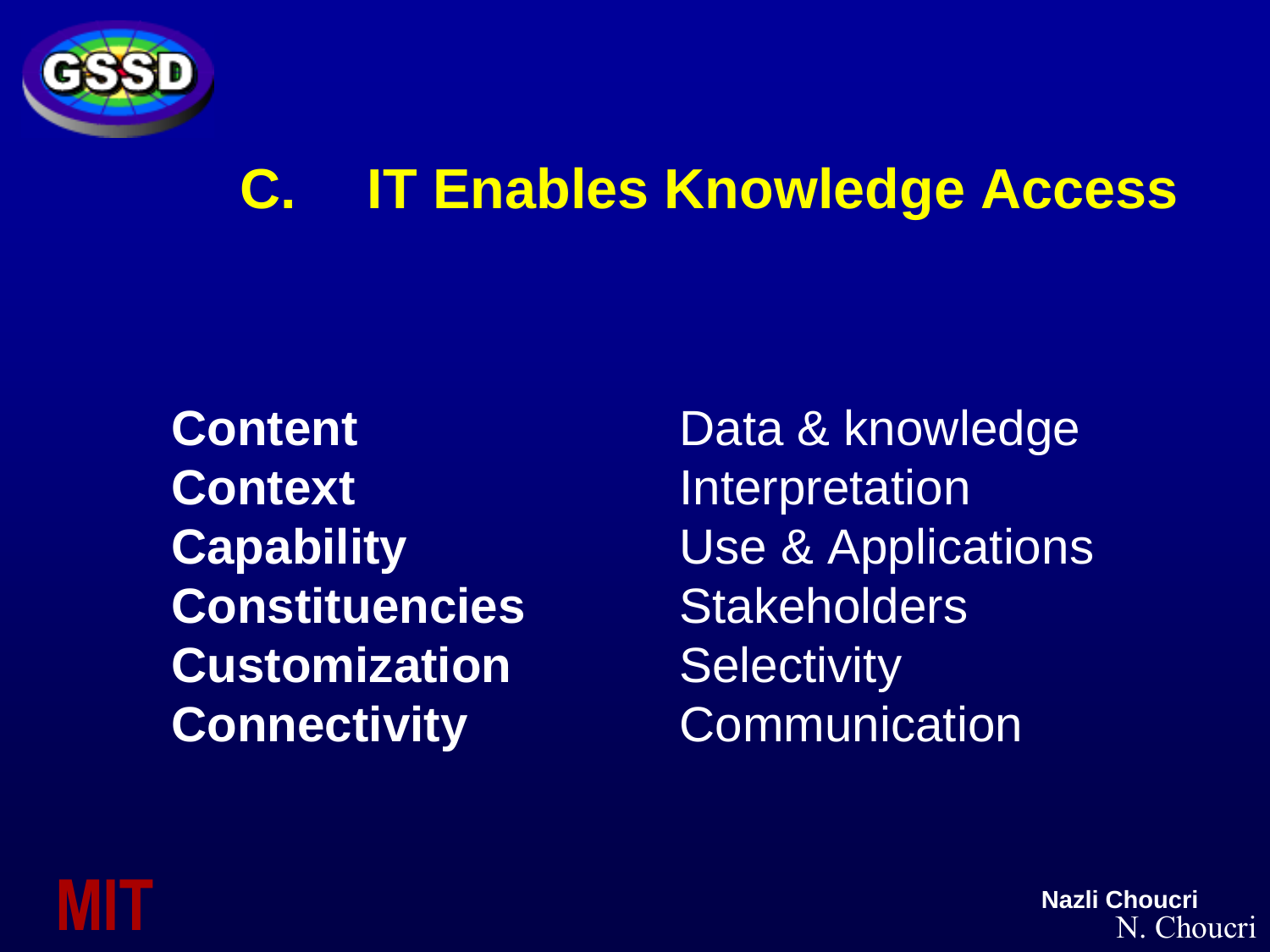



## **What is the Knowledge Connection?**

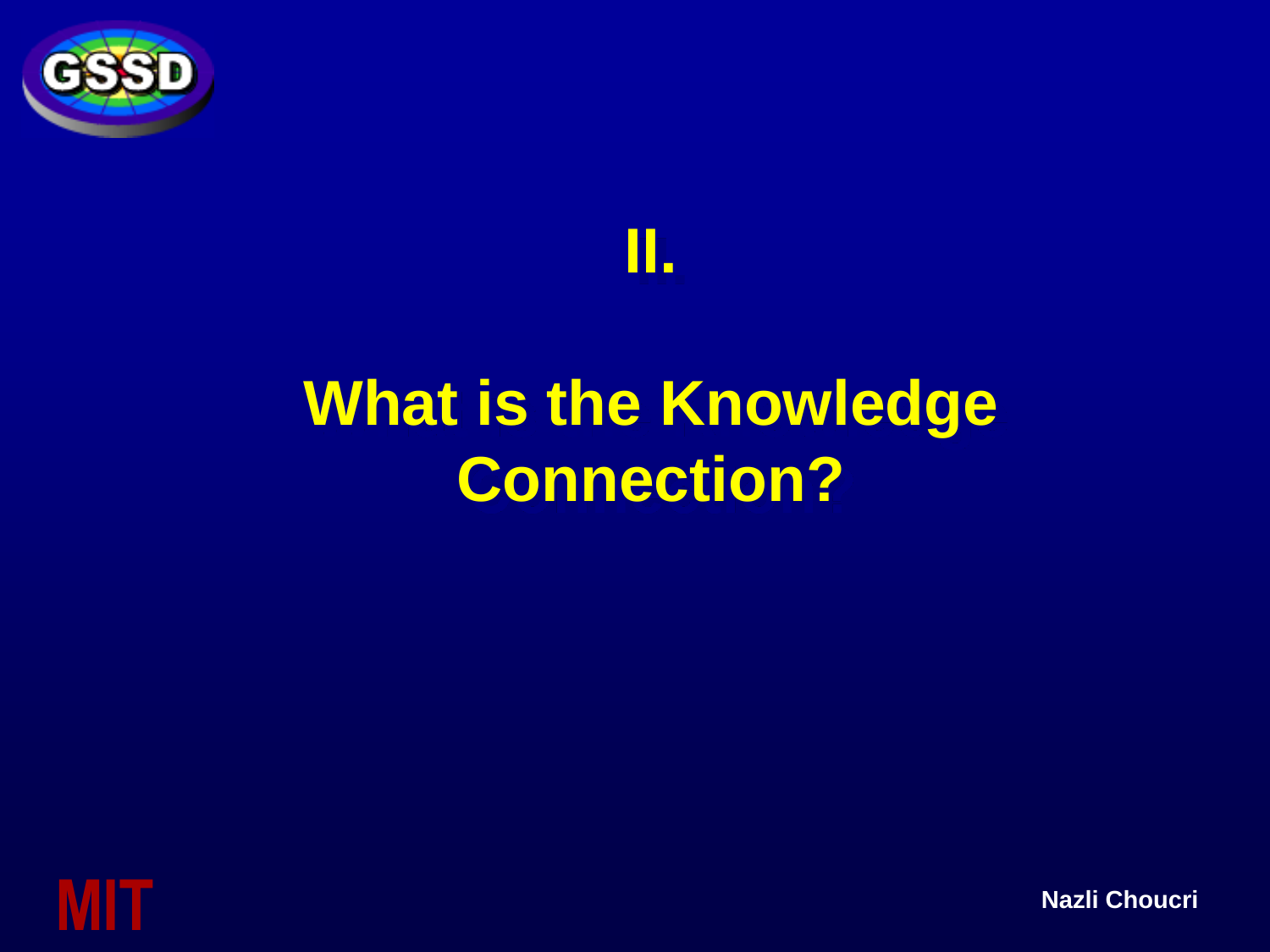#### **Knowledge Value-Chain**



Global System for Sustainability Development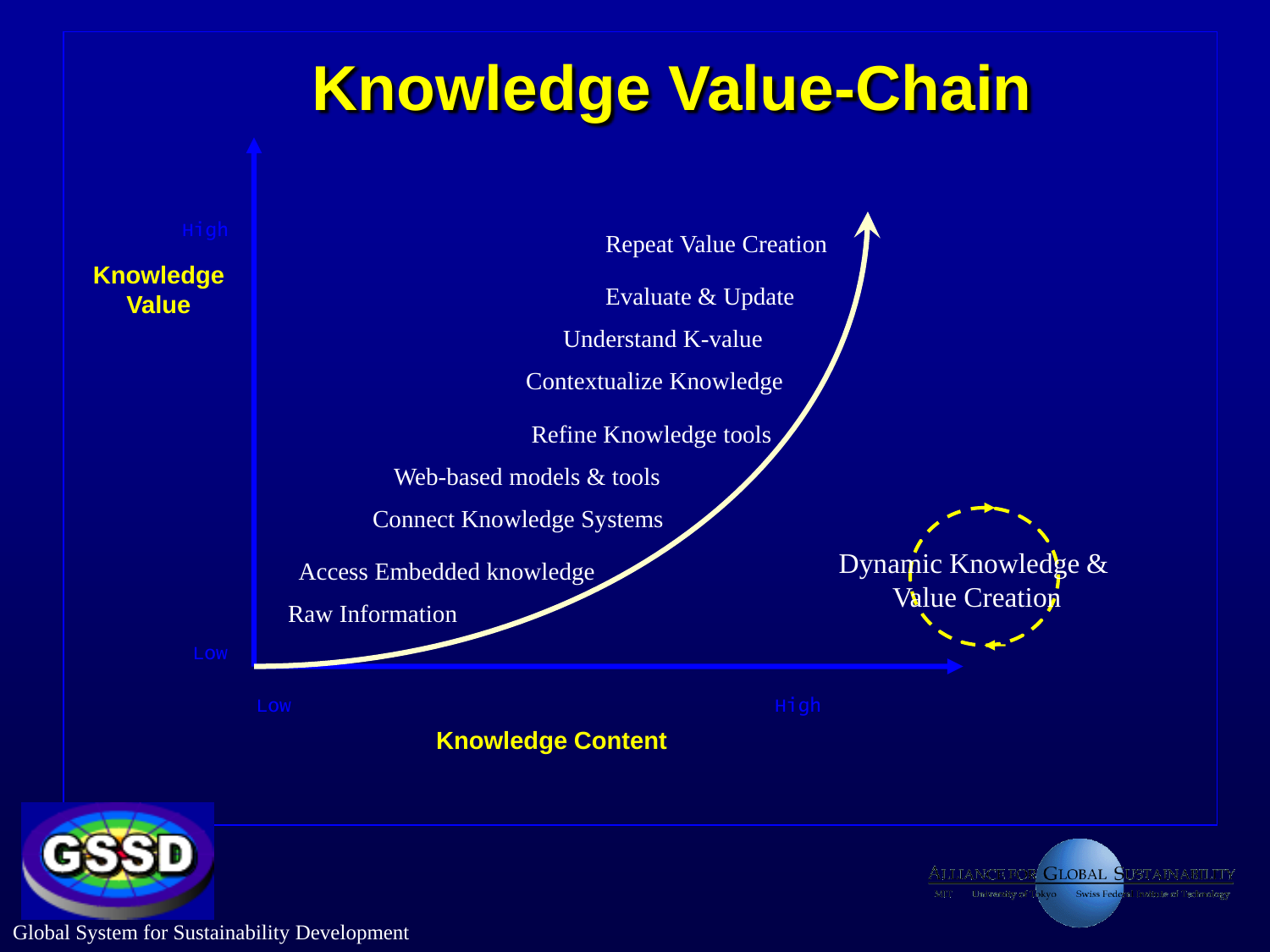

## **Knowledge-Paths Toward Sustainability**

- **From 'supply chain' to 'knowledge chain'**
- **From material production to meeting social needs**
- **From isolated understanding to increased knowledge use and value**
- **From knowledge creation to knowledge diffusion via networking & e-networking**

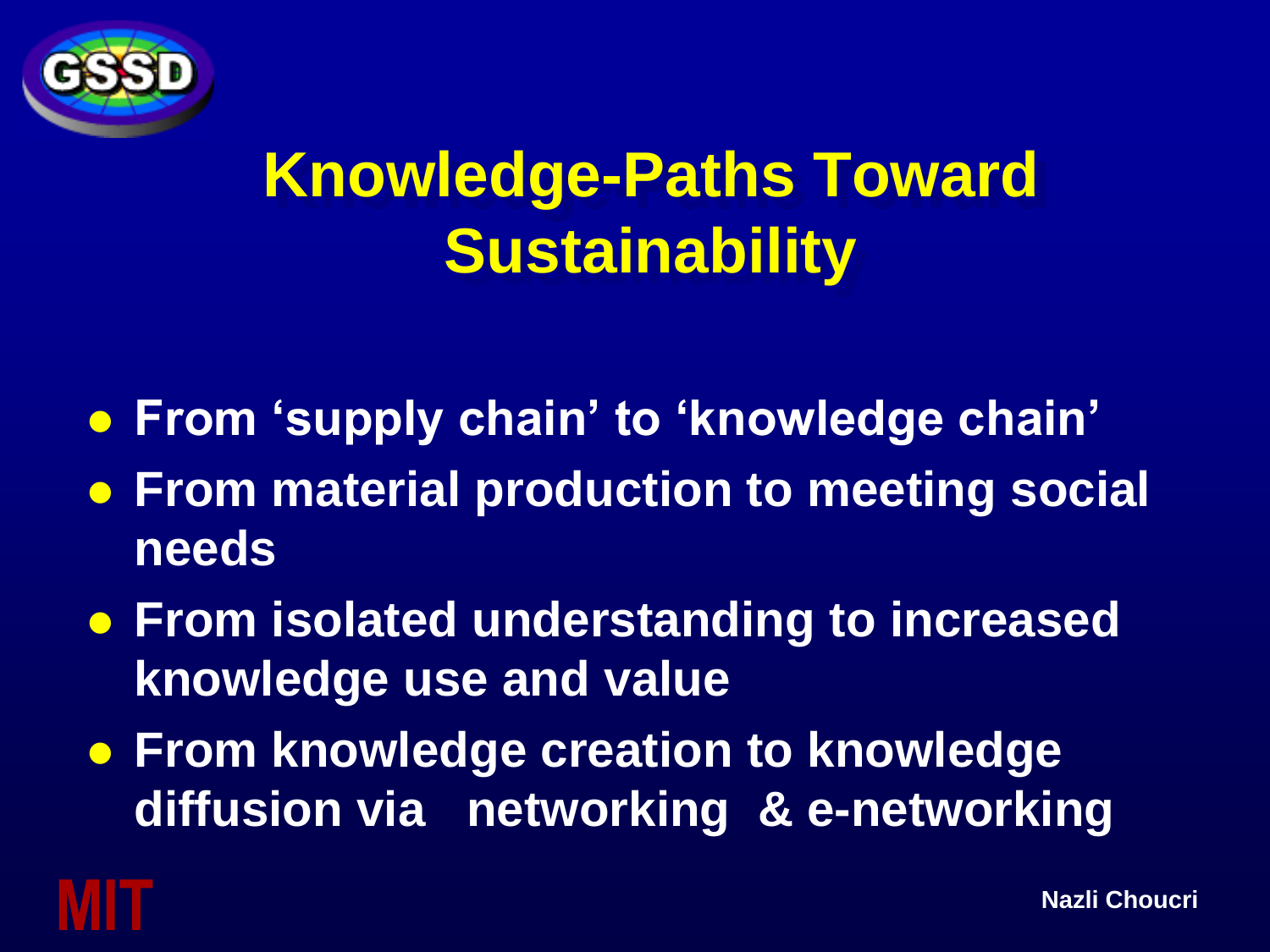



## **What Barriers to e-Knowledge for Sustainability?**

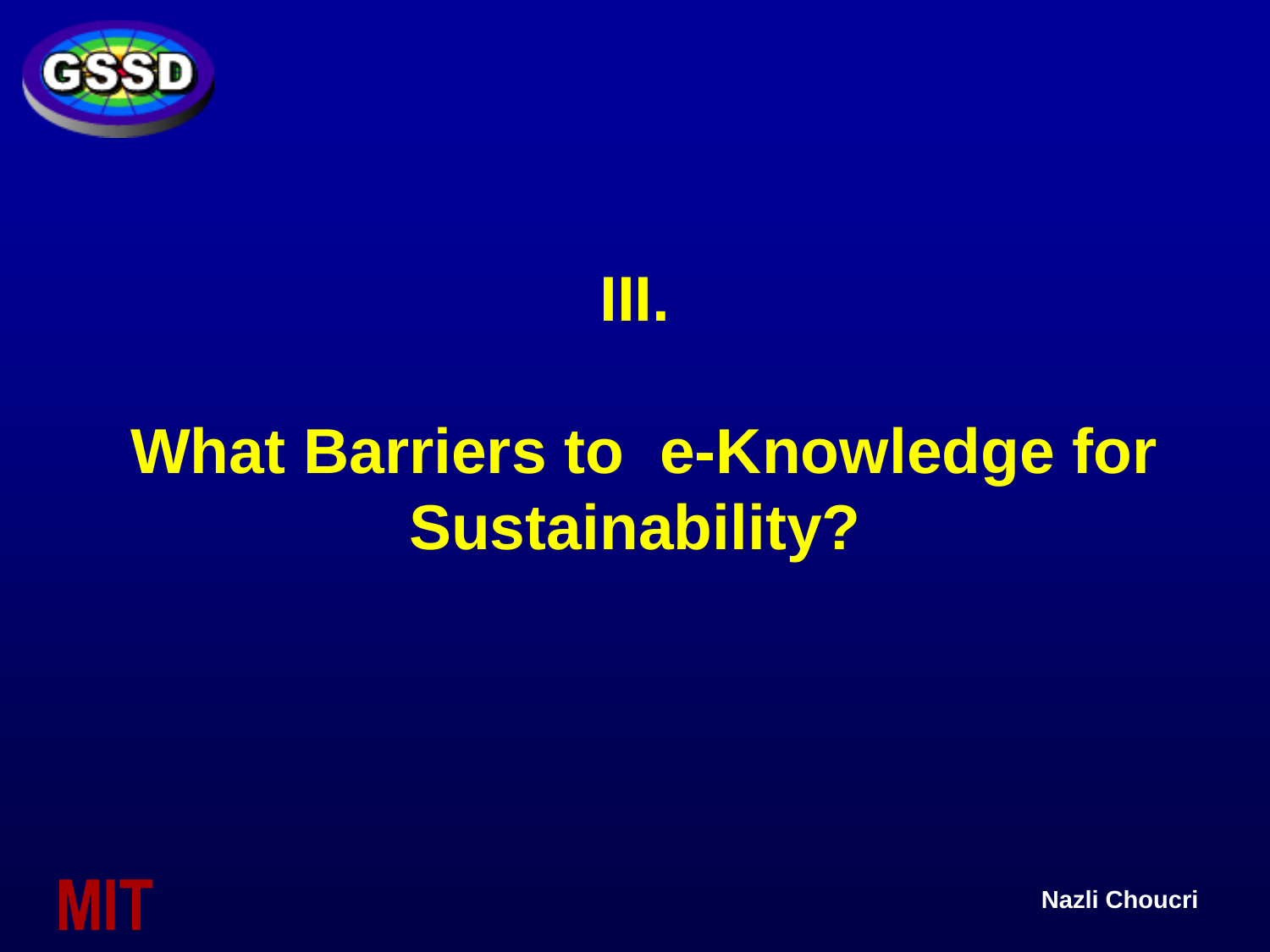

## **BARRIERS to KNOWLEDGE for Sustainability**

**CONCEPTUAL AMBIGUITIES**

**EXPLOSION of INFORMATION**

**ENGLISH ON INTERNET**

**LIMITED LOCAL CONTENT**

**INFRASTRUCTURE CONSTRAINTS**

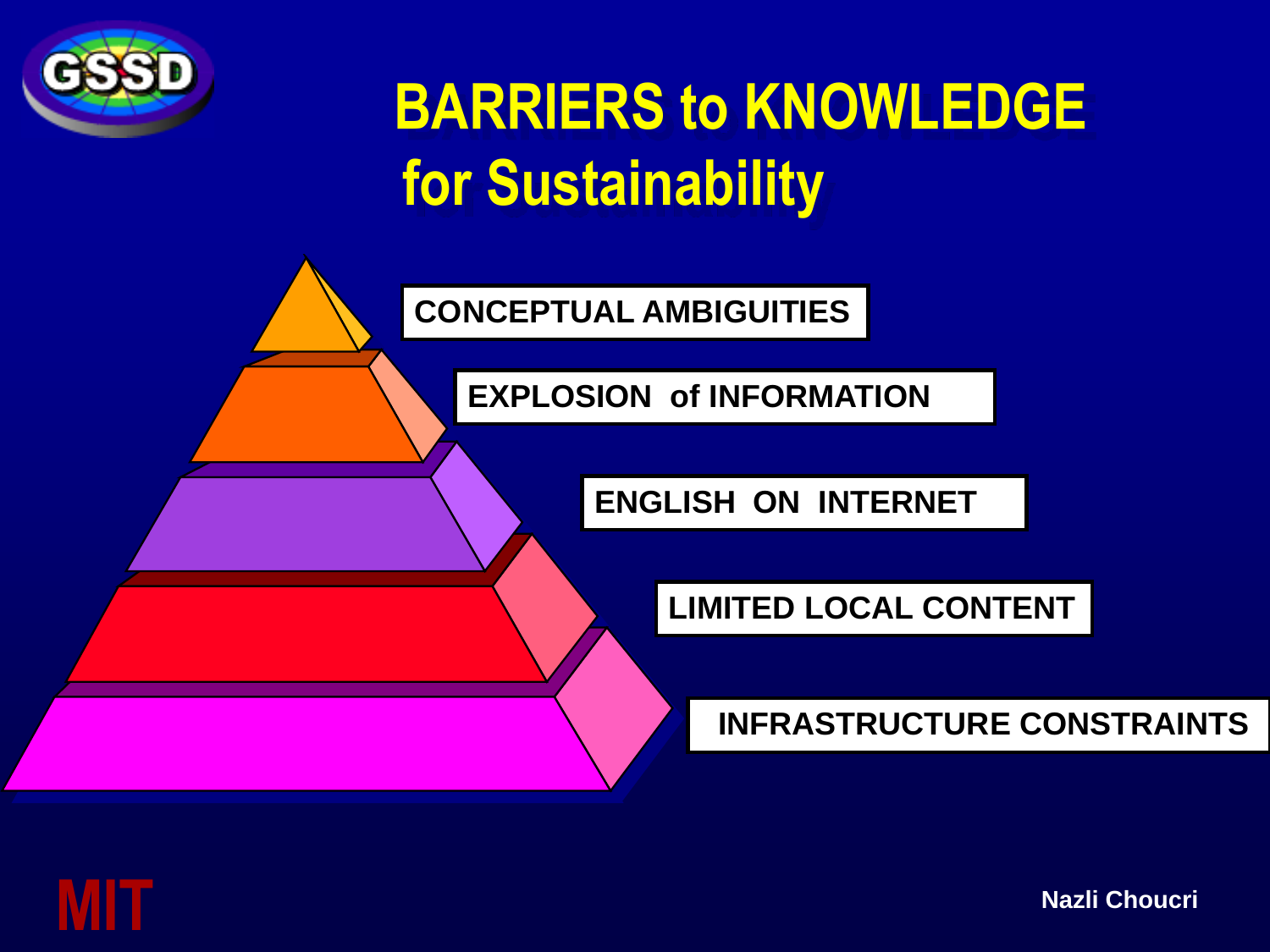

#### **4. Why This Agenda?**

## **Targeted Contributions of the Participants**

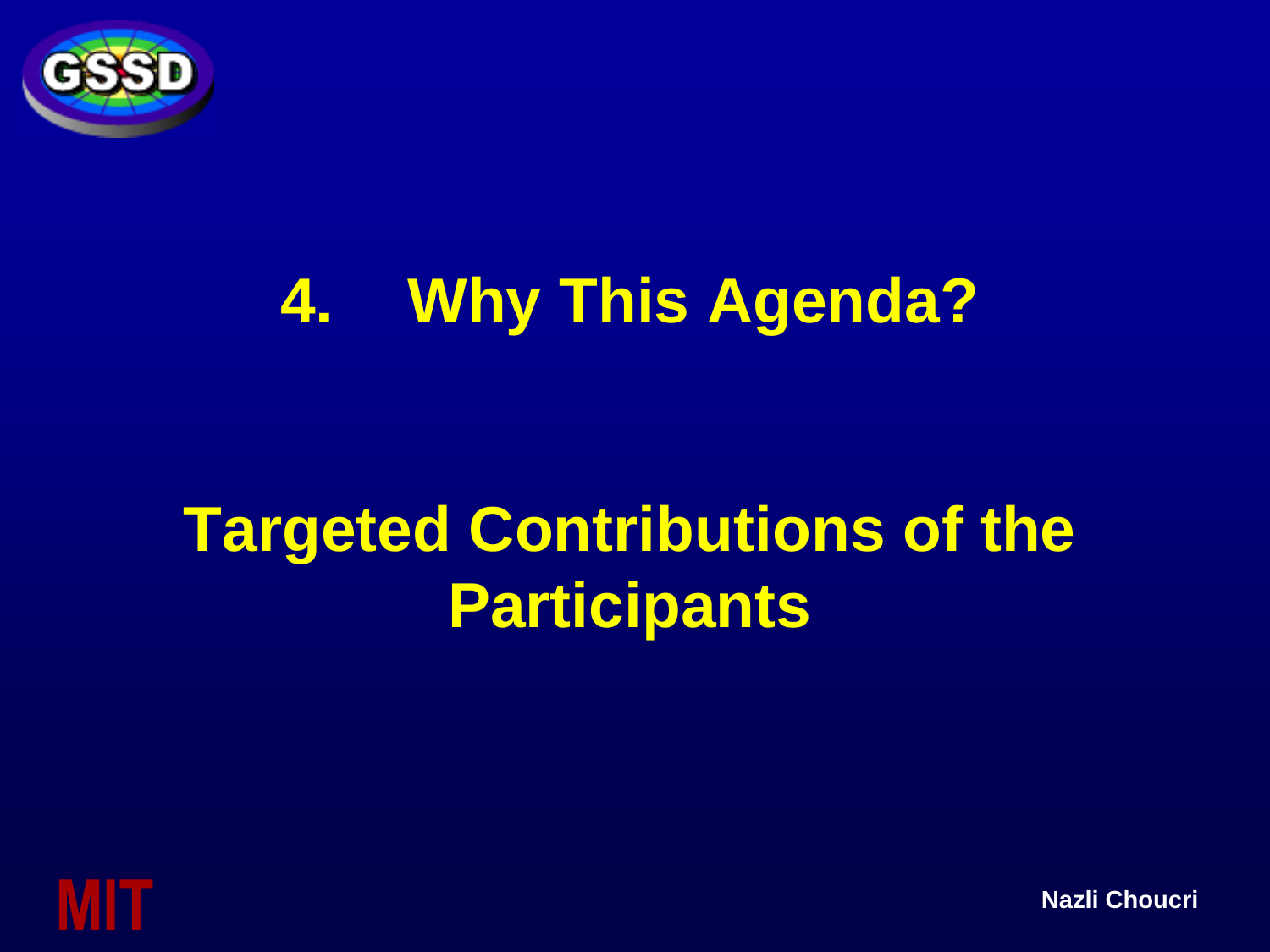

#### **Contributing to 'Solutions'**

- **Improve Knowledge about Sustainability**
- **Adopt Multidisciplinary Perspectives**
- **Create New Knowledge & Networks for Learning**
- **Provide Multilingual e-Capabilities**
- **Strengthen Strategic CyberPartnerships**
- **Take Stock of 'Best Practices' for Sustainability**
- **Improve Information Access & Reliability**
- **Develop New e-Tools for Decision & Policy**